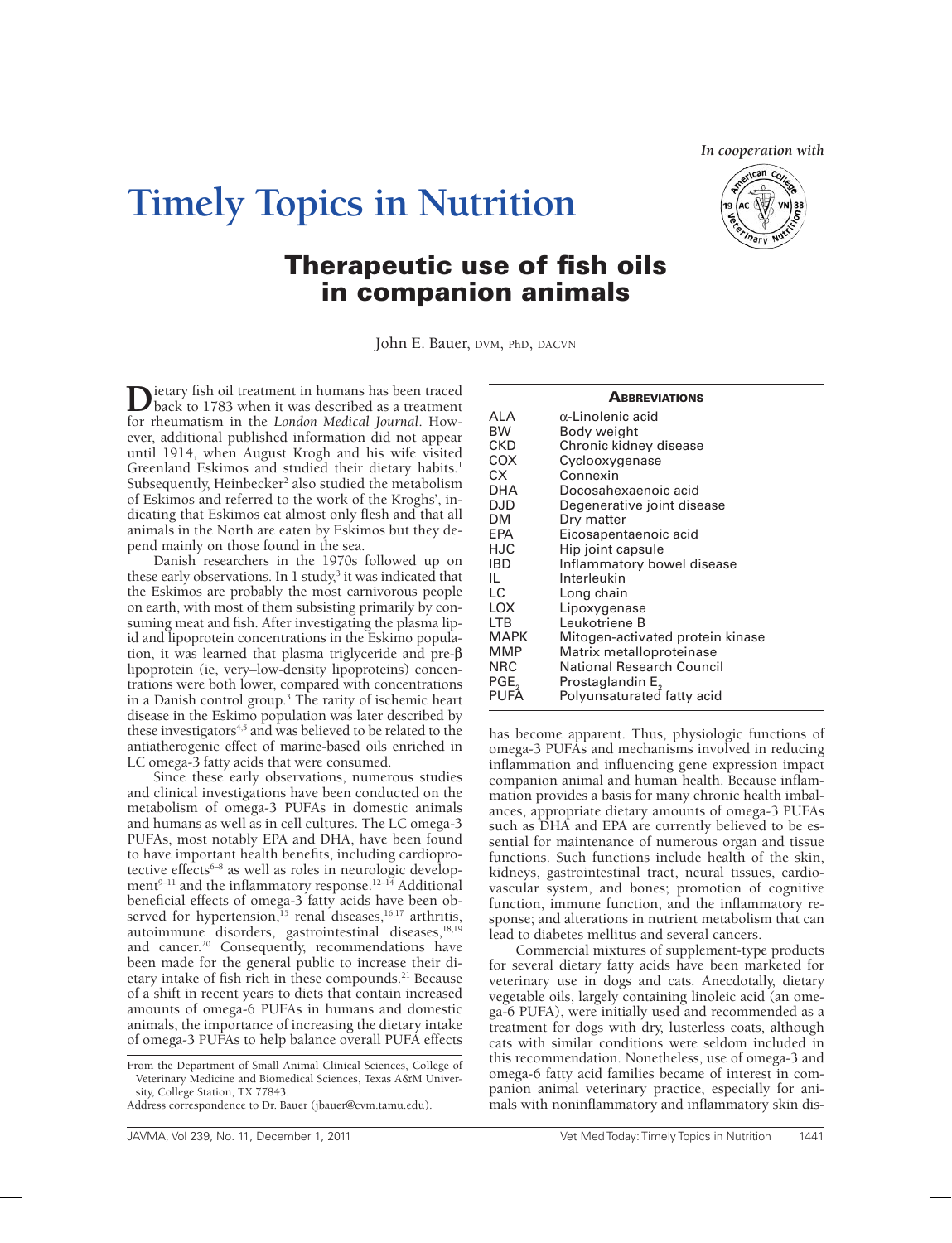orders. A review of this topic in companion animals was published in 1991.<sup>22</sup> That article marked the beginning for investigations into the potential benefits of omega- $\bar{3}$ fatty acids in health and disease of dogs and cats.

The information reported here describes advances that have been made regarding dietary interventions in the use of omega-3 PUFAs in companion animal veterinary medicine. Most studies have been conducted with fish oils containing EPA and DHA as omega-3 PUFA sources. Although many of these studies have been conducted in clinically normal companion animals, some studies have been conducted in animals with clinical disorders. Emphasis has been placed on studies specifically performed on dogs and cats.

# Therapeutic Use of Fish Oils for Clinical Disorders in Dogs

Studies on the use of PUFAs in dogs have included those involving dermatologic, cardiovascular, renal, lipid, and metabolic disorders as well as osteoarthritis, cognitive function, and cancer. However, it should be mentioned that these studies have generally involved the use of various conditions and dietary concentrations of EPA and DHA, not all of which have been reported in detail. Thus, findings have been summarized to the extent for which details have been reported and recommendations for dietary amounts of EPA and DHA for each condition have been estimated on the basis of metabolic BW. The recommendations are intended as a starting point for treatment of clinical disorders and are within the safe upper limits described in an NRC publication.23 The allometric equation used for dogs for calculation purposes was  $125 \times k$ g of BW<sup>0.75</sup> when consuming a diet that contained 4,000 kcal/kg (1,818 kcal/lb) of diet so that recommendations could be made on a consistent basis and compared on a metabolic BW basis for a 10 kg (22-lb) dog. Notice that this equation includes the animal's metabolic BW (ie, BW in kilograms raised to the 0.75 power). For cats, the equation is BW in kilograms raised to the 0.67 power. Such equations cannot be directly converted to a value for BW in pounds raised to a specific power. Thus, in the event that BW has been recorded in pounds, it must be divided by 2.2 to convert it to kilograms before it can be used in these equations.

**Inflammatory skin disorders**—Investigators in 1 study<sup>24</sup> examined the effects of fish oil on pruritic skin disease in dogs. Sixteen dogs with idiopathic pruritis, confirmed atopy, or flea allergy were evaluated. A crossover design with a 3-week washout period was used. Each dog was orally administered an omega-3 fatty acid capsule containing 180 mg of EPA and 120 mg of DHA/4.55 kg (180 mg of EPA and 120 mg of DHA/10 lb) or a control capsule containing 570 mg of linoleic acid and 50 mg of  $\gamma$ -linolenic acid $\overline{A}$ 4.55 kg (570 mg of linoleic acid and 50 mg of γ-linolenic acid/10 lb) daily for 6 weeks. Dogs receiving the DHA and EPA had significant improvements in pruritis, self-trauma, and coat character over time. Compared with the control treatment, the fish oil DHA and EPA capsule significantly improved pruritis  $(P < 0.02)$ , alopecia  $(P < 0.05)$ , and coat character  $(P < 0.001)$ . This study indicated the effectiveness of fish oil (at the dosage used) as an alterna-

tive anti-inflammatory for pruritic skin disease in dogs. Before this, dosages at half the amount used in this study<sup>24</sup> had been tried but had yielded variable results.

In another clinical trial, $25$  investigators evaluated the effects of PUFAs on various degrees of atopy in dogs fed a controlled diet. Twenty-two dogs with nonseasonal atopy were included in a 2-month investigation. All dogs were administered PUFAs in an oil blend that contained 17 mg of EPA/kg (7.7 mg of EPA/lb), 5 mg of DHA/kg (2.3 mg of DHA/lb), and 35 mg of γ-linolenic acid/kg (15.9 mg of γ-linolenic acid/lb) with an overall omega-6–to–omega-3 ratio of 5.5:1. Dogs with early atopy and those with chronic atopy were evaluated, and more improvement was seen in the dogs with early atopy. Thus, differences in results may be observed depending on the stage of the disorder before PUFA administration is begun.

In an additional study,<sup>26</sup> investigators conducted a double-blinded, placebo-controlled, randomized trial with 29 dogs. For 10 weeks, the dogs were orally administered at least 1 capsule of a commercial fatty acid product/5 kg (1 capsule of a commercial fatty acid product/11 lb), flax oil capsules containing 570 mg of ALA and 170 mg of linoleic acid/capsule, or a placebo containing mineral oil. The dosage range for the commercial fatty acid product varied from 50 to 85 mg of EPA/kg (22.7 to 38.6 mg of EPA/lb) and from 35 to 55 mg of DHA/kg (15.9 to 25.0 mg of DHA/lb) every 24 hours and for the flax oil capsules varied from 200 to 335 mg of flax oil/kg (90.9 to 152.3 mg of flax oil/lb) every 24 hours.<sup>26</sup> Clinical scores improved in dogs receiving the flax oil and fish oil preparations but not the placebo. No association was detected between the total fatty acid intake or omega-6–to–omega-3 ratio and clinical scores. Also, the total fatty acid intake or total omega-6–to–total omega-3 ratio did not appear to be primarily responsible for the clinical responses observed. However, it should be mentioned that it required 2.3 times as much flax oil as marine omega-3 LC PUFAs to achieve similar improvements, which may explain, in part, the reason that differences among dietary interventions were not detected. Irrespective, the amount of EPA and DHA used was an important finding regarding effective dosages. Future studies should focus on providing between 50 and 90 mg of combined omega-3 LC PUFAs/kg (22.7 and 40.9 mg of combined omega-3 LC PUFAs/lb) along with controlled diets and assessments of fatty acid profiles. The midpoint of this range equates to approximately 125 mg of EPA and DHA/kg of BW0.75 for a 10-kg dog **(Table 1)**. The benefits for a higher ALA dosage with flaxseed oil may have been attributable to those observed in a separate study<sup>27</sup> in which improvements in skin and coat with ALA-enriched diets may have been attributable to a sparing effect on linoleic acid, which resulted in the accumulation of linoleic acid in plasma phospholipid fractions. Thus, improvements with flax oil may be an indirect effect of linoleic acid as a result of competition between linoleic acid and ALA for desaturation, which allows linoleic acid to accumulate. However, there is some conversion of ALA to EPA, which may also have contributed to the improvements seen.

**Cardiovascular disorders**—Dogs with heart failure have low plasma concentrations of EPA, regardless of the underlying disease.28,29 Thus, administration of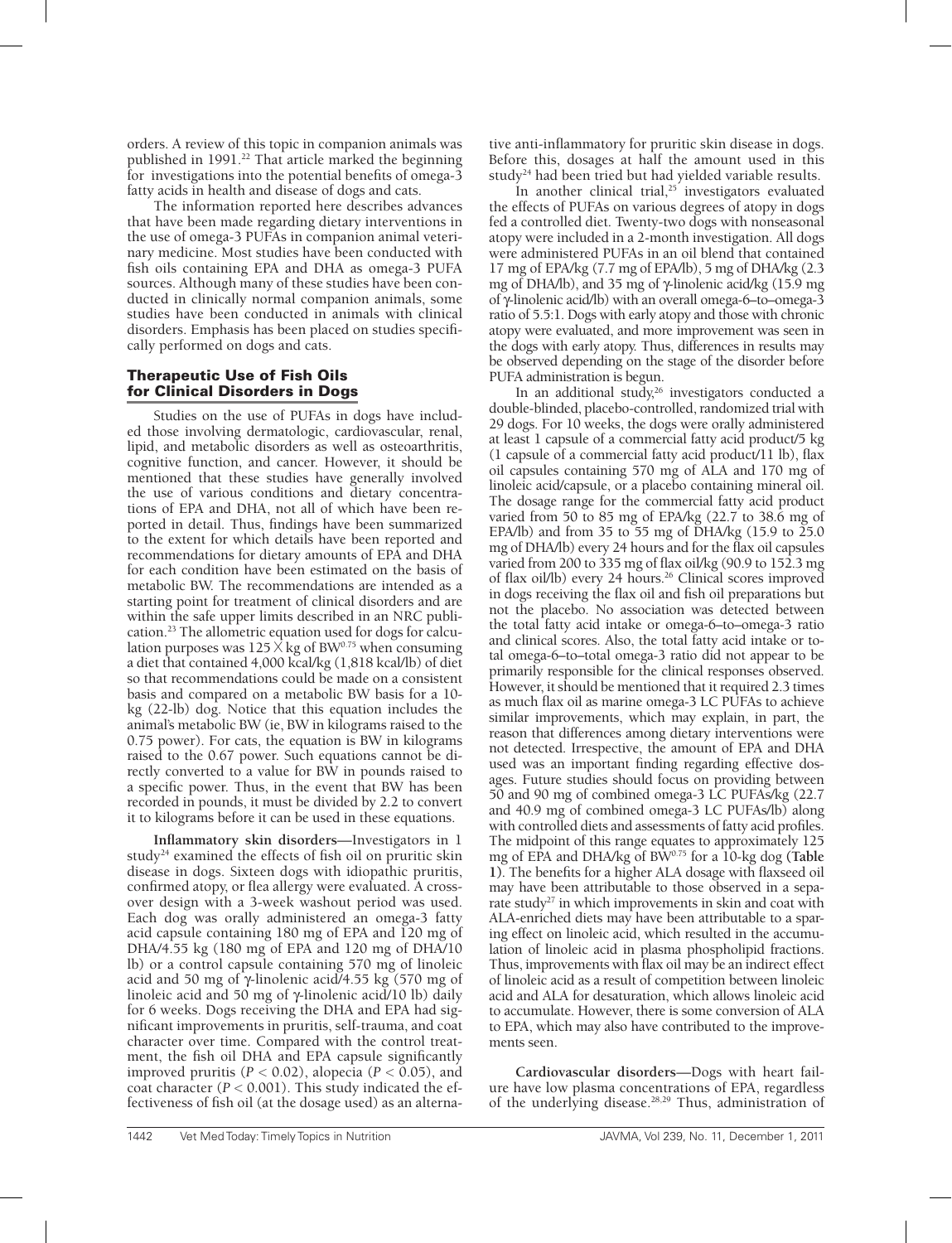| <b>Clinical disorder</b>                                                                                                                                                                                                                                                                                                        | Dosage $(mg/kg0.75)*$ | <b>Approximate EPA and DHA dose for</b><br>a 10-kg (22-lb) dog (mg)t |  |  |  |  |
|---------------------------------------------------------------------------------------------------------------------------------------------------------------------------------------------------------------------------------------------------------------------------------------------------------------------------------|-----------------------|----------------------------------------------------------------------|--|--|--|--|
| Idiopathic hyperlipidemia                                                                                                                                                                                                                                                                                                       | 120                   | 675                                                                  |  |  |  |  |
| Kidney disease                                                                                                                                                                                                                                                                                                                  | 140‡                  | 790                                                                  |  |  |  |  |
| Cardiovascular disorders                                                                                                                                                                                                                                                                                                        | 115                   | 645                                                                  |  |  |  |  |
| Osteoarthritis                                                                                                                                                                                                                                                                                                                  | 310‡                  | 1.745                                                                |  |  |  |  |
| Inflammatory or immunologic (atopy or IBD)                                                                                                                                                                                                                                                                                      | 125                   | 700                                                                  |  |  |  |  |
| NRC recommended allowance <sup>22</sup>                                                                                                                                                                                                                                                                                         | 30                    | 170                                                                  |  |  |  |  |
| NRC safe upper limit                                                                                                                                                                                                                                                                                                            | 370                   | 2.080                                                                |  |  |  |  |
| *Calculated on a metabolic BW basis; if BW is recorded in pounds, it must first be divided by 2.2 to convert<br>it to kilograms for use in this equation. TValues have been rounded to the nearest 5 mg. #Dosage may be<br>increased (depending on the severity and chronicity of the disorder) up to the NRC safe upper limit. |                       |                                                                      |  |  |  |  |

Table 1—Approximate dosages of EPA and DHA recommended as adjunctive dietary treatment for various clinical disorders in dogs.

omega-3 LC PUFAs may help mitigate this condition. In 1 study, $^{28}$  investigators evaluated 28 dogs with stable chronic heart failure secondary to idiopathic dilated cardiomyopathy. Dogs received fish oil (ethyl ester capsules [n = 14 dogs]) or a placebo (corn oil ethyl esters [14]). Approximately 27 mg of EPA/kg/d (12.3 mg of EPA/lb/d) and 18 mg of DHA/kg/d (8.2 mg of DHA/ lb/d) were administered as ethyl esters. Compared with results for the placebo, fish oil treatment resulted in a greater reduction in  $PGE$ <sub>2</sub>, an index of reduced inflammation.28 Fish oil treatment also significantly decreased IL-1 concentrations  $(P = 0.02)$  and improved cachexia  $(P = 0.01)$ , compared with results for the placebo. Reductions in IL-1 concentration could be used to predict survival time, which suggested that anticytokine strategies may benefit canine patients with heart failure. In several studies $28,30,31$  in other species, omega-3 LC PUFAs have also been found to decrease production of the inflammatory cytokines tumor necrosis factor and IL-1, which are often increased in chronic heart failure. Thus, omega-3 LC PUFAs may also benefit dogs with early chronic valvular diseases.<sup>32</sup>

In addition, omega-3 LC PUFAs have been found to reduce vulnerability to atrial fibrillation and to modify atrial structure in dogs with experimentally induced cardiac pacing.<sup>33</sup> Seven control dogs (no cardiac pacing) and 24 dogs subjected to atrioventricular pacing for 2 weeks were assigned to oral treatment with a placebo ( $n = 12$  dogs) or omega-3 LC PUFAs ( $1$  g of EPA and DHA/d [12]). Dogs receiving the fish oil had less inducibility of atrial fibrillation than did the dogs receiving the placebo. Dogs receiving the fish oil also had significantly less local slowing of conduction and conduction heterogeneity and a significantly smaller increase in atrial MMP-9 activity and collagen type I and III messenger RNA expression, compared with results for dogs receiving the placebo. In addition, an open-label study34 (ie, no control group) in dogs was conducted to assess whether omega-3 LC PUFAs prevent vagally induced atrial fibrillation and influence expression of CXs in atrial tissue. Because CX40 and CX43 proteins are primary components of atrial gap junctions, changes in spatial organization of gap junctions or cellular amounts of cardiac CXs are associated with arrhythmogenesis. Eight dogs were given fish oil daily (1.2 g of EPA and DHA) for 14 days. Eight control dogs had reproducibly induced atrial fibrillation and then were reevaluated after IV administration of fish

oil. That same study<sup>31</sup> also found that oral treatment with fish oils increased atrial omega-3 PUFA concentrations, reduced vulnerability to induction of atrial fibrillation, and decreased expression of CX40 and CX43 in atrial tissues. These findings support the antiarrhythmic properties of omega-3 LC PUFAs.

Whether longer-term administration of omega-3 LC PUFAs attenuates myocardial necrosis has been investigated in dogs with occlusion-reperfusion myocardial ischemia.35 Twenty-one dogs were fed identical diets, and 10 of these dogs also received 0.06 g of EPA/ kg (0.027 g of EPA/lb) and 0.04 g of DHA/kg (0.018 g of DHA/lb) for 6 weeks. Regional myocardial blood flow was measured with 15-µm spheres during the procedure. In the dogs fed the fish oil–supplemented diet, there was a significant reduction in the size of the myocardial infarct that was unrelated to blood flow or oxygen consumption.

In a clinical study,<sup>36</sup> it was found that fish oil will reduce the frequency of ventricular arrhythmias in Boxers with right ventricular cardiomyopathy. Twenty-four Boxers that had clinical ventricular arrhythmias but that were not receiving antiarrhythmic medications were evaluated via echocardiography and ECG. The dogs received 2 g of fish oil, 2 g of flax oil, or 2 g of sunflower oil daily for 6 weeks. Investigators and owners were not aware of the treatment administered to each dog. The amount of omega-3 LC PUFAs administered was 780 mg of EPA/dog and 497 mg of DHA/dog daily; dogs in the flax group received 1,124 mg of ALA/d. Because mean BW of the fish oil group was 28 kg (61.6 lb), a daily dosage of approximately 28 mg of EPA/kg (12.7 mg of EPA/lb) and 18 mg of DHA/kg was calculated. The number of ventricular premature contractions/24 h were reduced for the fish oil group but not for the flax oil or sunflower oil groups, which suggested that fish oil is potentially useful for treating ventricular premature contractions in dogs.

In addition to helping reduce cardiac arrhythmias, fish oil treatment reduces cachexia and improves food intake in some dogs with chronic heart failure–induced anorexia.28 This latter finding may be important because many dogs with chronic valvular diseases and dilated cardiomyopathy have arrhythmias. There often are no outward signs of cardiac arrhythmias in dogs; however, they may result in sudden death. Thus, the use of omega-3 LC PUFAs may be beneficial prior to the diagnoisis of chronic heart failure. An optimal dose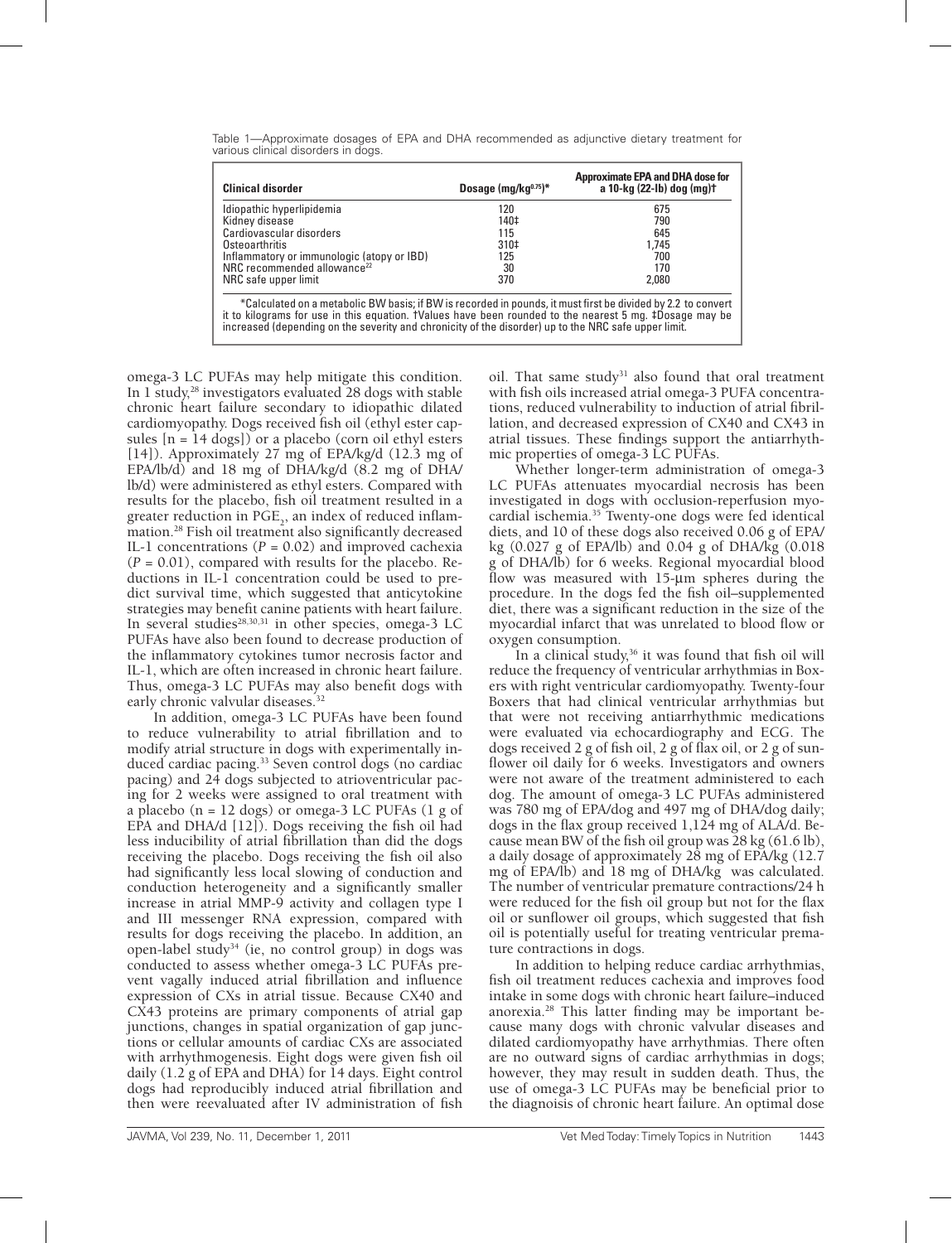of omega-3 LC PUFAs is currently unknown. Nonetheless, a dosage of 40 mg of EPA/kg (18.2 mg of EPA/lb) and 25 mg of DHA/kg (11.4 mg of DHA/lb) has been recommended for dogs with anorexia or cachexia.37 On a metabolic BW basis, this dose is equivalent to 115 mg of EPA and DHA/kg $^{0.75}$  for a 10-kg dog (Table 1).

**Renal disease**—In dogs with experimentally induced CKD, administration of omega-3 LC PUFAs reduced proteinuria, prevented glomerular hypertension, and decreased the production of proinflammatory eicosanoids.<sup>38,39</sup> Twenty-one dogs were subjected to partial nephrectomy (removal of 15/16 of the kidneys) and allocated into 3 groups. The dogs were allowed to recover from the nephrectomy and then fed 1 of 3 diets containing predominantly fish oil, safflower oil, or beef tallow as a fat source (16.8% total fat) for 20 months. The fish oil diet contained 2.28% EPA and 2.1% DHA. This amounted to approximately 760 mg of EPA and DHA/kg of BW<sup>0.75</sup>, which is  $> 2$  times the NRC safe upper limit. Dogs fed the safflower oil diet (ie, contained high amounts of omega-6 fatty acids) had increased glomerular enlargement and mean glomerular capillary pressure, compared with results for the other groups. In the fish oil group, mean clearance of exogenous creatinine was the highest and urine protein-to-creatinine ratio was the lowest. The extent of mesangial matrix expansion, glomerulosclerosis, and renal interstitial cellular infiltrates was similar in the beef tallow and safflower oil groups but was significantly lower in the fish oil group. Survival rate of the dogs was similar in the fish oil and beef tallow groups, but 4 of 7 dogs in the safflower group had to be euthanized.<sup>38</sup> An additional study $40$  conducted with this method has revealed that administration of omega-3 LC PUFAs or antioxidants is renoprotective. Although the recommended dietary amounts of omega-3 LC PUFAs for dogs with CKD have not been determined, dietary amounts in these studies in dogs ranged from 0.41% to 4.71% DM. However, with the content of omega-3 LC PUFAs at 0.41% DM and a total omega-6–to–total omega-3 ratio of 5:1, reductions in glomerular hypertension and proinflammatory eicosanoids were evident.

Currently, dietary inclusion of omega-3 LC PUFAs ranging from 0.4% to 2.5% DM has been recommended for dogs with CKD.<sup>41</sup> It should be mentioned that the higher value in this range (2.5% DM; approx 22.5 g/ kg of diet [10.2 g/lb of diet] on an as-is basis) exceeds the safe upper limit of 11 g/kg of diet (5.0 g/lb of diet) for dogs.<sup>23</sup> Thus, the highest dose should be used with caution until further evaluations have been performed, especially during long-term usage. However, a diet with 0.41% DM may be helpful and would be equivalent to a dose of approximately 130 to 140 mg of EPA and DHA/ kg of B $\hat{W}^{0.75}$  for a 10-kg dog; Table 1).

**Osteoarthritis and joint health**—Inflammatory pathways play a critical role in chondrocyte response to injury and subsequent repair or the development of arthritis.<sup>41</sup> One possibility for providing relief for osteoarthritis is via reducing  $PGE_2$  production subsequent to providing dietary omega-3 LC PUFAs, which compete with arachidonic acid as substrates for COX and LOX enzymes. Reduction of thromboxane  $A_2$  and  $LTB_4$ 

production is also possible by use of dietary omega-3 PUFAs, which may also suppress proinflammatory mediators IL-1, IL-2, and tumor necrosis factor in cartilage.<sup>42,43</sup> In a study<sup>44</sup> in dogs, investigators evaluated the HJC status by use of synovial tissue and subchondral bone from the femoral head of 12 clinically normal dogs and 18 dogs undergoing total hip replacement because of osteoarthritis of the hip joint. Significantly more COX-2 protein was detected in the HJC of osteoarthritic hip joints than in clinically normal hip joints. There was no significant difference in concentrations of COX-1 or LOX protein, although the amount of LOX protein was slightly but not significantly  $(P = 0.069)$ increased. The  $PGE_2$  concentrations in clinically normal and osteoarthritic HJCs were similar, but the  $LTB<sub>4</sub>$ concentration in osteoarthritic HJCs was significantly greater than in the clinically normal HJCs. Also, significantly more COX-1, COX-2, and 5-LOX protein was detected in femoral head tissue of the osteoarthritic joints, compared with concentrations in femoral head tissue of the clinically normal joints. There were no differences in  $PGE_2$  or  $LTB_4$  concentrations in clinically normal and osteoarthritic femoral head tissue. Analysis of these data suggests that COX-2 and 5-LOX are appropriate targets for the management of signs of pain associated with naturally occurring osteoarthritis in dogs and that the omega-3 LC PUFAs may modify the activities of these enzymes.

The effect of fish oil on the expression of MMP activities, tissue inhibitors of MMP-2, and urokinase plasminogen activator in synovial fluid obtained from dogs with acute injury to a cranial cruciate ligament has been investigated.<sup>45</sup> Dogs with naturally occurring ligament injury were allocated to a fish oil–supplemented diet group or control diet group ( $n = 12$  dogs/group) beginning 1 week before surgery and continuing for 56 days. Dogs in the fish oil group received 90 mg of EPA and DHA/kg (2.0% energy) versus 4.5 mg of EPA and DHA/kg (2.0 mg of EPA and DHA/lb [0.1% energy]) for dogs in the control group. No differences in investigated biomarkers were detected in the surgically repaired joint, but periodic decreases in pro-MMPs and urokinase plasminogen activator and increases in tissue inhibitors of MMP-2 were found in the contralateral nonoperated joint. It was suggested that severe inflammation in the affected joint was too extreme to have been modified by the dietary modification used in this study.45 However, the fish oil diet may have mitigated a moderate amount of inflammation in the nonoperated joint during exercise-induced stress attributable to favoritism for nonuse of the surgically treated joint. The authors further suggested that a dose of combined EPA and DHA > 2.0% energy may have yielded more robust and consistent results.

Results for veterinary therapeutic foods containing a mean of 3.48% total omega-3 PUFAs (including ALA, EPA, and DHA) on a DM basis, which were formulated for the management of osteoarthritis in dogs, were compared with results for a control food with 0.11% total omega-3 PUFAs in 127 client-owned dogs with osteoarthritis from 18 veterinary clinics.<sup>46</sup> The diets were fed for 6 months in a randomized, double-blinded trial. Owners were allowed to feed a dry food or canned food exclu-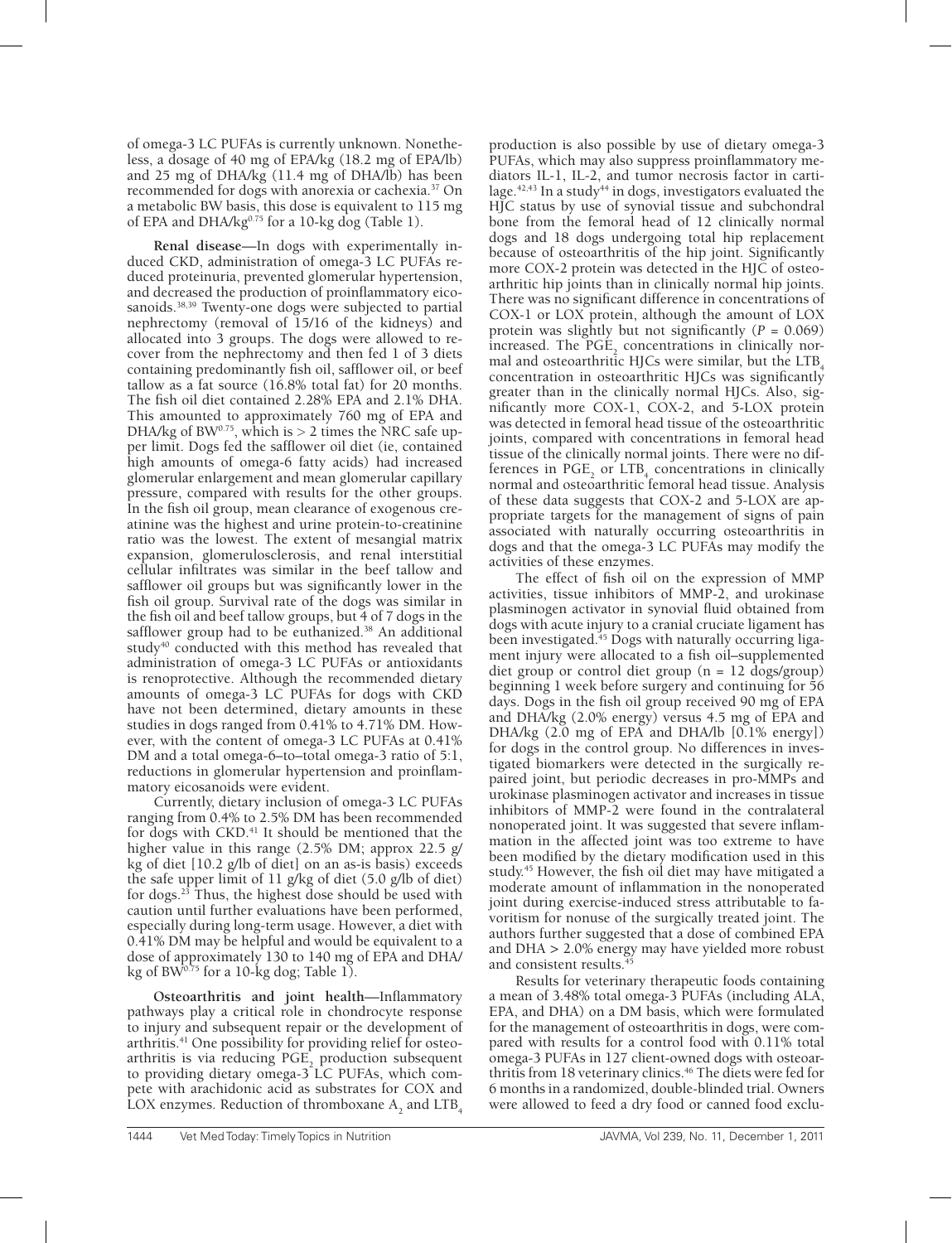sively or a 2:1 mixture of each. The dry food contained approximately 1.85 g of EPA and DHA/1,000 kcal (1.6% energy) and 7.6 g of ALA/1,000 kcal (6.5% energy). The canned food contained approximately 3.1 g of EPA and DHA/1,000 kcal (2.6% energy) and 6.4 g of ALA/1,000 kcal (5.4% energy). Thus, the 2:1 mixture of these foods contained approximately 2.25 g of EPA and DHA/1,000 kcal (1.9% energy) and 7.3 g/1,000 kcal (6.2% energy). Although veterinarian-reported changes in clinical signs of osteoarthritis were not significantly different after 6 weeks, owners reported that the dogs had substantial improvements in the ability to rise from a resting position and in play activities. Also, owners mentioned that between weeks 6 and 12 and weeks 12 and 24, dogs had a significant improvement in the ability to walk. However, it should be mentioned that the therapeutic foods contained small amounts of glucosamine (approx 0.03%), which was equivalent to approximately 160 mg of daily intake for a 40-kg (88-lb) dog. This dose was considerably lower than the dose that may be considered therapeutic. Thus, most of the beneficial effects may have been attributable to the omega-3 fatty acids.

In another study,<sup>47</sup> investigators used the same diets for 38 client-owned dogs with osteoarthritis. In that study,<sup>47</sup> 22 dogs were assigned to the treatment group and 16 dogs to the control group, and diets were fed for 3 months in a randomized, double-blinded trial. Assessments by veterinarians at the end of the study<sup>47</sup> revealed significant improvements in lameness and weight-bearing scores for the dogs in the treatment group. In addition, force-plate analysis indicated a significant improvement in weight bearing for the treatment group at the end of this short-term study.

It should be mentioned that the therapeutic diets used in these studies $46,47$  also contained a large amount of ALA. Although this fatty acid is not efficiently converted to EPA and DHA, some of the ALA is converted. However, it currently is unknown what effect this amount of ALA may have in the absence of omega-3 LC PUFAs or whether some synergies may exist. Regardless, results of studies suggest that a dose of 230 mg of EPA and DHA/kg of BW<sup>0.75</sup> up to the NRC safe upper limit of 370 mg EPA and DHA/kg of BW0.75 is recommended (Table 1).

**Hyperlipidemia**—Primary hyperlipidemias of dogs are initially treated by use of a low-fat diet with reevaluation after 6 to 8 weeks. Low-fat diets may not result in complete resolution of the problem, especially when there is a high concentration of endogenous triacylglycerol (ie, very-low-density lipoprotein).<sup>48</sup> In such cases, fish oil capsules at a dosage of 1,000 mg/4.54 kg (1,000 mg/10 lb) daily can be used to supplement the diet. On a metabolic BW basis, this dosage equates to approximately 120 mg of EPA and DHA/kg of BW0.75 for a 10-kg dog (Table 1). Anecdotally, 1 dog that had idiopathic hyperlipidemia with multiple lipomas reportedly had resolution of the conditions, including the lipomas, after treatment for 6 weeks with a low-fat diet plus fish oil at this dosage, although decreasing the dosage of fish oil by 50% resulted in reappearance of the hyperlipidemia. However, use of fish oil at 75% of the dosage controlled the problem for  $> 1$  year.<sup>49</sup>

#### Emerging Areas for Omega-3 Fatty Acid Treatments in Dogs

**IBD**—Although it has been theorized that omega-3 LC PUFAs have a beneficial effect on controlling inflammation in bowel disorders of dogs, no systematic clinical studies have been conducted to my knowledge. Quantitative reverse transcriptase PCR assays were used to evaluate the mRNA expression of genes involved in cholesterol homeostasis in duodenal biopsy specimens obtained from dogs with food-responsive diarrhea (n = 14) and IBD (7) before and after treatment with cholesterol-free PUFA-enriched diets and from healthy control dogs  $(14)$ .<sup>50</sup> The amount of omega-3 PUFAs in the diets ranged from 0.74% to 1.37%. Dogs with food-responsive diarrhea received 0.14 g of omega-3 PUFAs/kg (0.064 g of omega-3 PUFAs/lb) daily for 28 days, whereas dogs with IBD received 0.16 g of omega-3 PUFAs/kg (0.073 g of omega-3 PUFAs/ lb) daily for 70 days. Fish oil was the primary source of omega-3 PUFAs. The gene expression of caveolin-1, ATP-binding cassette A1, and sterol response element binding protein-2 was downregulated by the PUFAenriched diets but only in the dogs with IBD, which suggested that feeding PUFA-enriched diets may alter cholesterol homeostasis in duodenal mucosal cells of dogs with IBD. The extent to which these alterations may be beneficial is currently not known. Although no clinical trials have been conducted to investigate the efficacy of omega-3 LC PUFAs in dogs with IBD, a starting point in the range of 50 to 300 mg/kg (22.7 to 136.4 mg/lb) has been described.<sup>51</sup> Thus, a dose corresponding to that used for an anti-inflammatory effect or to treat atopy is recommended (Table 1).

**Cancer**—A beneficial role for omega-3 LC PUFAs in colon, breast, prostate, and other types of cancer has been described.<sup>52</sup> Although colon cancers are infrequent in dogs, mammary gland tumors are seen as well as prostate cancer, but these conditions develop more frequently in dogs that have not been spayed or neutered, which is common in some European countries. It is noteworthy that canine prostate tissue has an extremely low content of omega-3 fatty acids, and this finding appears similar to that for human prostate cancer tissue.<sup>53,54</sup> Lymphomas and osteosarcomas are more frequently seen in canine populations, and lymphomas and osteosarcomas of dogs have several similarities with these tumors in humans.

Genome-wide comparative analysis of transcriptional changes in mammary gland tumors of dogs and humans has been investigated, including the expression of approximately 10,000 orthologous genes in dogs and humans.<sup>55</sup> There was a substantial overlap of genes downregulated in the mammary gland tumor samples, compared with results for their normal counterparts. Pathway analysis of the gene expression data revealed a great degree of similarity in the perturbation of many cancer-related pathways, and the transcriptional relationships between different gene signatures observed in human breast cancer are largely maintained in the dogs with mammary gland tumors, which suggest a close interspecies similarity in the network of cancer-signaling circuitries. These data strengthen the value of eval-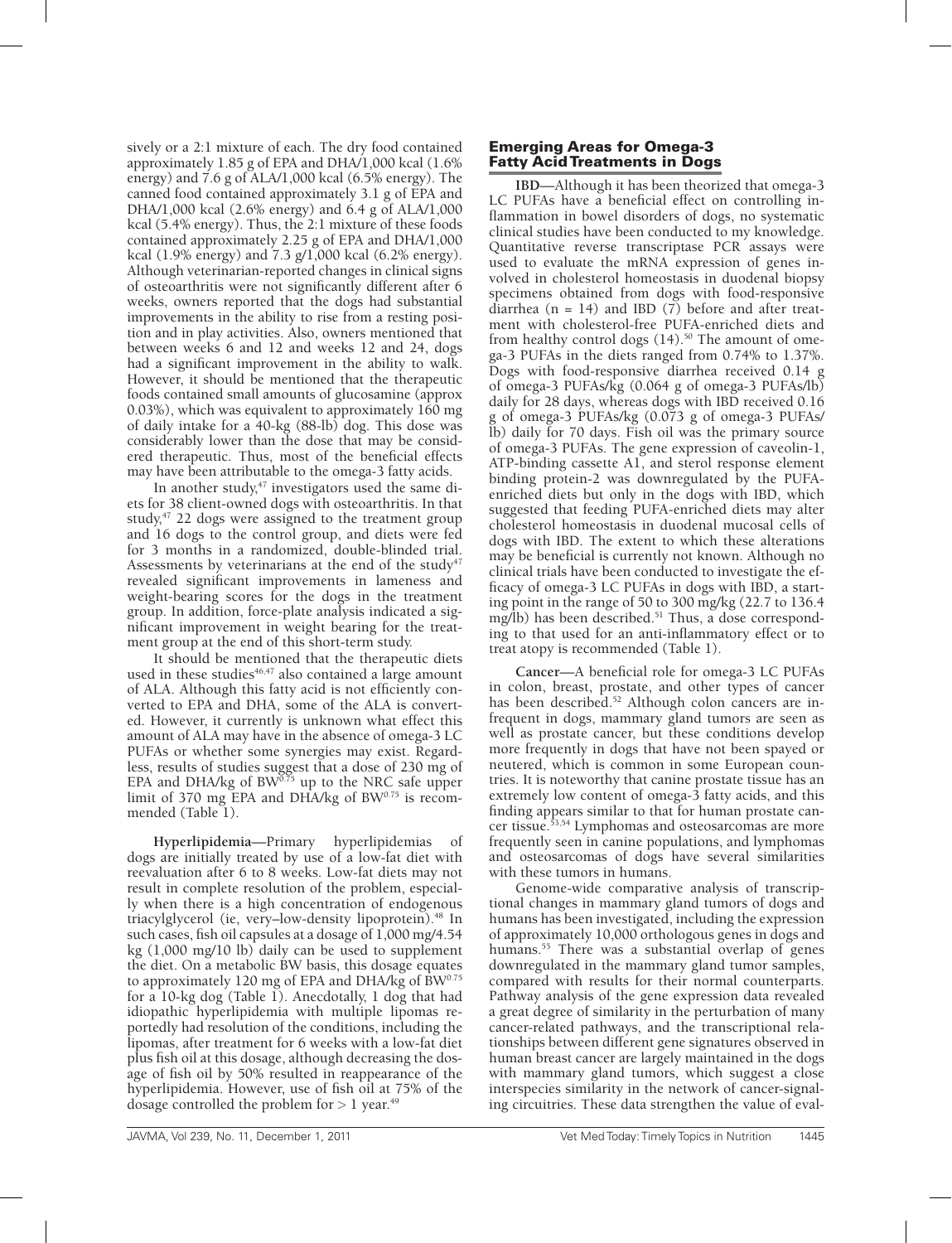uating mammary gland tumors in dogs and may help in the evaluation of omega-3 LC PUFAs in clinical studies that have importance for dogs and humans. In addition, the activities of MMPs were significantly higher in naturally developing malignant mammary gland tumors in dogs, compared with activities in normal tissues, and activities of tissue inhibitors of MMPs were lower in normal tissues, compared with activities in induced tumors in rats.<sup>56</sup> Because omega-3 LC PUFAs can affect MMPs and tissue inhibitors of MMPs in dogs,<sup>45</sup> the potential for dietary modulation of tumor metabolism in dogs needs to be evaluated.

Increased lipid peroxidation is believed to kill cancer cells because cancer cells are less able than normal cells to inactivate oxygen radicals that form as a consequence of peroxidation and less able to survive this altered cell response.<sup>57</sup> The combination of incorporating highly peroxidizable lipid (ie, DHA) into tumor cell membranes in combination with pro-oxidants can reduce tumor burden and decrease growth rates in mouse-implanted human breast carcinomas with minimal adverse effects.58 Such an approach in combination with chemotherapy after surgical excision may reduce tumor recurrence. Only 1 study<sup>a</sup> has been conducted in 25 human patients with existing metastatic tumors to provide proof of this concept; however, investigators evaluated only DHA plus chemotherapy without any additional pro-oxidants.

In 1 clinical trial,<sup>59</sup> investigators evaluated the effects of omega-3 LC PUFAs in 32 dogs with lymphoma; treatment dogs received a diet supplemented with menhaden fish oil and arginine, whereas control dogs received an identical diet supplemented with soybean oil. The diets, fed before and after remission, were provided over a period in which the dogs also received up to 5 doses of doxorubicin. The amount of EPA in the fish oil diet (on a DM basis) was 29 g/kg of diet (13.2 g/lb of diet), and that of DHA was 24 g/kg of diet (10.9 g/ lb of diet). Dogs fed the fish oil diet had significantly higher mean serum concentrations of DHA and EPA, compared with concentrations in the control dogs. The fish oil group also had lower plasma lactic acid responses to IV administration of glucose and diet tolerance testing. Most notable was the fact that increasing the serum DHA content in the dogs was associated with longer disease-free intervals and survival times in the dogs with stage III lymphoma fed the fish oil diet.

**Cognitive function, neurologic health, and aggression**—A randomized, double-blinded, controlled clinical trial was conducted to evaluate effects of dietary enrichment with antioxidants, mitochondrial cofactors, and 0.01% DHA in dogs with age-related behavioral changes.<sup>60,61</sup> Pet dogs  $\geq 7$  years old that were consistently recognized by their owners as having at least 2 behavioral characteristics of age-related cognitive decline were evaluated. Dogs were assigned to receive an enriched diet or control diet. Clinical features of agerelated behavioral changes were measured by use of a standardized informant-based questionnaire completed by the owners. Of the 142 dogs enrolled, 125 (61 fed the enriched diet and 64 fed the control diet) completed a 60-day feeding period. Significant improvements were found for 14 of 16 behavioral attributes for the

enriched-diet group versus only 4 of 16 for the control group. In addition, significant advantages at day 60 were seen in agility, recognition of family members, and recognition of other animals. Dogs consuming the enriched diet also had a significant improvement with regard to excessive licking and patterned pacing behaviors. However, it should be mentioned that although the enriched diet contained 0.01% DHA, it was also enriched with a complex mixture of antioxidant components and mitochondrial cofactors. Thus, the extent to which DHA played a role in the improvements remains to be established.

Fish oil in combination with phenobarbital was used to control idiopathic epilepsy in a dog. $62$  In that case report, a 2-year-old female Great Dane with a history of recurrent seizures was evaluated. Phenobarbital failed to adequately control the seizures, and it was decided to use fish oil (2 g/d) rather than potassium bromide as an adjunct to the phenobarbital. The frequency of epileptic seizures markedly decreased after the fish oil diet was fed for 50 days. During the subsequent 18-month period, seizure frequency decreased to 1 seizure/3 months, a reduction of approximately 85%, compared with the frequency for phenobarbital alone. These same authors have reported that long-term treatment with omega-3 PUFAs promotes neuroprotection and increases the number of parvalbumin-positive neurons in the hippocampus of rats with epilepsy.63 Results for the dog in the case report $62$  are consistent with this finding, which suggests that intake of omega-3 PUFAs may be an option for the treatment of epilepsy in dogs.

Finally, aggressive behavior is a common problem reported by dog owners. In humans, plasma concentrations of omega-3 PUFAs have been linked to behavioral alterations, including aggression. In 1 study, $64$  investigators evaluated 18 adult male German Shepherd Dogs (mean  $\pm$  SEM age, 4.9  $\pm$  0.9 years) with no clinical signs other than aggression. Eighteen healthy male dogs (mean age,  $4.8 \pm 0.7$  years) with no history of behavioral and neurologic disorders served as control animals. Compared with concentrations in the healthy control dogs, aggressive dogs had lower DHA concentrations (mean  $\pm$  SEM, 0.4  $\pm$  0.1 vs 0.8  $\pm$  0.2; units undefined) and a higher total omega-6–to–total omega-3 ratio. No differences were observed in plasma arachidonic acid or EPA content. In addition, cholesterol and bilirubin concentrations were also decreased in the aggressive dogs. These findings suggest that low plasma concentrations of omega-3 PUFAs may adversely impact behavior in dogs, which may result in increased aggressive behavior. Whether dietary supplementation with omega-3 PUFAs may be useful to reduce aggressive behavior in dogs deserves further investigation.

# Therapeutic Use of Dietary Fish Oils in Clinical Disorders in Cats

Perhaps because cats have low conversion rates of omega-3 PUFA precursors, use of ALA-enriched dietary vegetable oils has not been extensively studied in cats under controlled clinical conditions. Some clinical studies<sup>65-69</sup> have used diets that contained fish oils or other nutritional products for cats with skin disorders, such as miliary dermatitis associated with flea allergic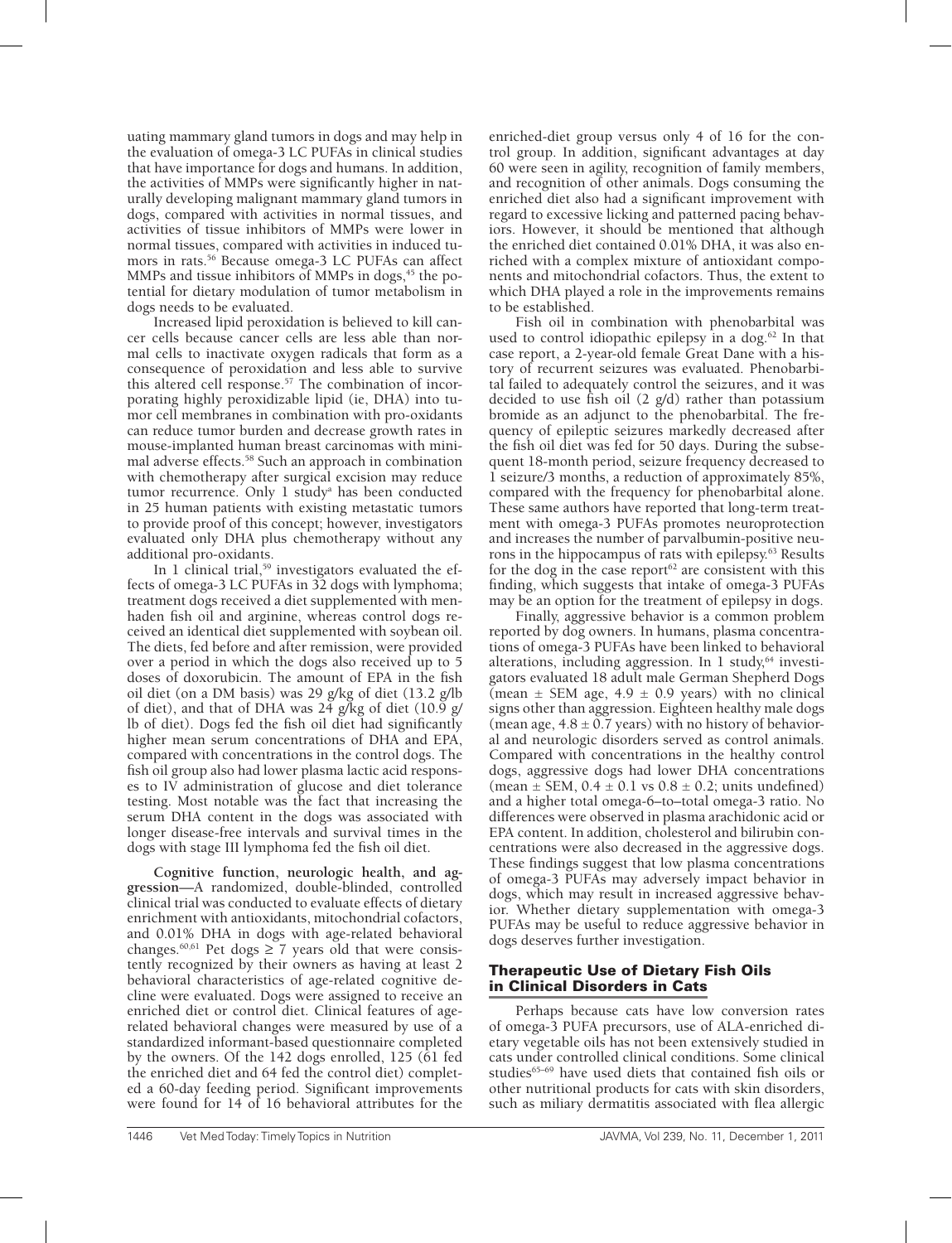dermatitis, atopic dermatitis, food hypersensitivity, idiopathic dermatitis, and eosinophilic granuloma complex. However, several of these diets included other omega-3 and omega-6 fatty acids in open-label studies and thus the results are less conclusive regarding specific benefits of omega-3 LC PUFAs.

A number of studies<sup> $70-72,b$ </sup> in clinically normal cats have involved evaluation of the effects of feeding fish oil products or diets containing fish oil fatty acids on total plasma, plasma phospholipid, or RBC membranes. In 2 of those studies,  $70$ , b evaluation was performed after feeding the fatty acid–supplemented diets for 28 days (at different levels of supplementation), and 1 of those studies<sup> $71$ </sup> involved feeding a markedly higher amount for 8 weeks. The final study<sup>72</sup> involved feeding a diet that contained lower amounts of LC omega-3 PUFAs in a complete and balanced diet matrix for 12 weeks **(Table 2)**. The data for those studies revealed a dose response for EPA and DHA concentrations of up to approximately 600 to 700 mg/d, with possible saturation when fed at amounts higher than that **(Figure 1)**. Thus, it appears that plasma and tissues of cats respond to supplemental LC omega-3 PUFAs in a dose-dependent manner, similar to the response in other species.

It should be mentioned that the long-term safety of omega-3 fatty acids has not been determined in cats, nor has a safe upper limit been set by the NRC. Thus, some caution is advised regarding the use of high doses on the basis of equivocal results in controlled studies. However, some information regarding safety is available. Investigators in  $1$  study<sup>71</sup> found no effect on platelet function when PUFAs were fed at a high dose (Table 2). In another study, $72$  investigators found no effects on many immune variables when PUFAs were fed at a much lower dose, but they did find decreased proliferative responses of mononuclear cells to stimulation with pokeweed mitogen and lower B-cell, T-cell, and T-helper cell subpopulations. Another study<sup>73</sup> was conducted to evaluate platelet function after feeding clinically normal cats a menhaden oil–enriched diet that contained 27.7% crude fat (on a DM basis), which provided 1.03 g of total omega-3 fatty acids/kg (0.47 g of total omega-3 fatty acids/lb) for 16 weeks. Those investigators found decreases in platelet activation and aggregation and prolonged bleeding times. Unfortunately, amounts of individual omega-6 and omega-3 fatty acids used in the diets were not reported, so these data are difficult to interpret relative to results of other studies. It was reported in 1 study<sup>72</sup> that flaxseed oil and fish oil diets fed at 22% and 14% total fat similarly decreased skin inflammatory responses, and the fish oil diet significantly increased skin  $LTB<sub>5</sub>$  concentrations with no effect on  $LTB_4$  concentrations. It was concluded by those authors<sup>72</sup> that flaxseed may be less immunosuppressive at 14% total fat than at 22% total fat, although all omega-3 PUFA diets appeared to decrease the inflammatory response. In light of these findings, the potential anti-inflammatory and other potential benefits of dietary omega-3 LC PUFAs in cats must be weighed against the possibility of immunosuppressive effects at some dosages.



Figure 1—Dose response of cats to various amounts of dietary EPA (A) and DHA (B) as determined on the basis of plasma phospholipid (diagonal-striped bars), total plasma (black bars), and RBC membrane (white bar) fractions. Values reported are the relative percentage of total fatty acids in the fraction indicated. Notice that the scales of the y-axis differ between panels A and B.

Table 2—Daily doses of EPA and DHA used in studies conducted to investigate LC omega-3 fatty acid accumulation in clinically normal cats.

|                                                                                                                                                                                                                                                                                          | <b>Study</b>                  |                                                              |                                                                                                                     |                               |  |  |
|------------------------------------------------------------------------------------------------------------------------------------------------------------------------------------------------------------------------------------------------------------------------------------------|-------------------------------|--------------------------------------------------------------|---------------------------------------------------------------------------------------------------------------------|-------------------------------|--|--|
| <b>Variable</b>                                                                                                                                                                                                                                                                          | 70                            | 71                                                           | 72                                                                                                                  | b                             |  |  |
| Population (No. of cats)<br>Mean BW (kg)*<br>EPA dose (ma/d)<br>DHA dose (mg/d)<br>EPA and DHA dose<br>$(mq/kg of BW0.67)$ #<br>Feeding period (wk)                                                                                                                                      | 4.9<br>117<br>180<br>102<br>4 | 4.9†<br>1.100-1.700<br>600-900<br>586-897 (median, 742)<br>8 | Adult cats (8) Adult cats (7) 19- to 20-month-old cats (14) 8-month-old cats (10)<br>4.9<br>263<br>113<br>130<br>12 | 3.5<br>670<br>685<br>585<br>4 |  |  |
| *To convert values to pounds, multiply by 2.2. †Value is an estimation; actual BW was not reported. ‡Dose<br>was calculated from data reported in each cited study; if BW is recorded in pounds, it must first be divided by<br>2.2 to convert it to kilograms for use in this equation. |                               |                                                              |                                                                                                                     |                               |  |  |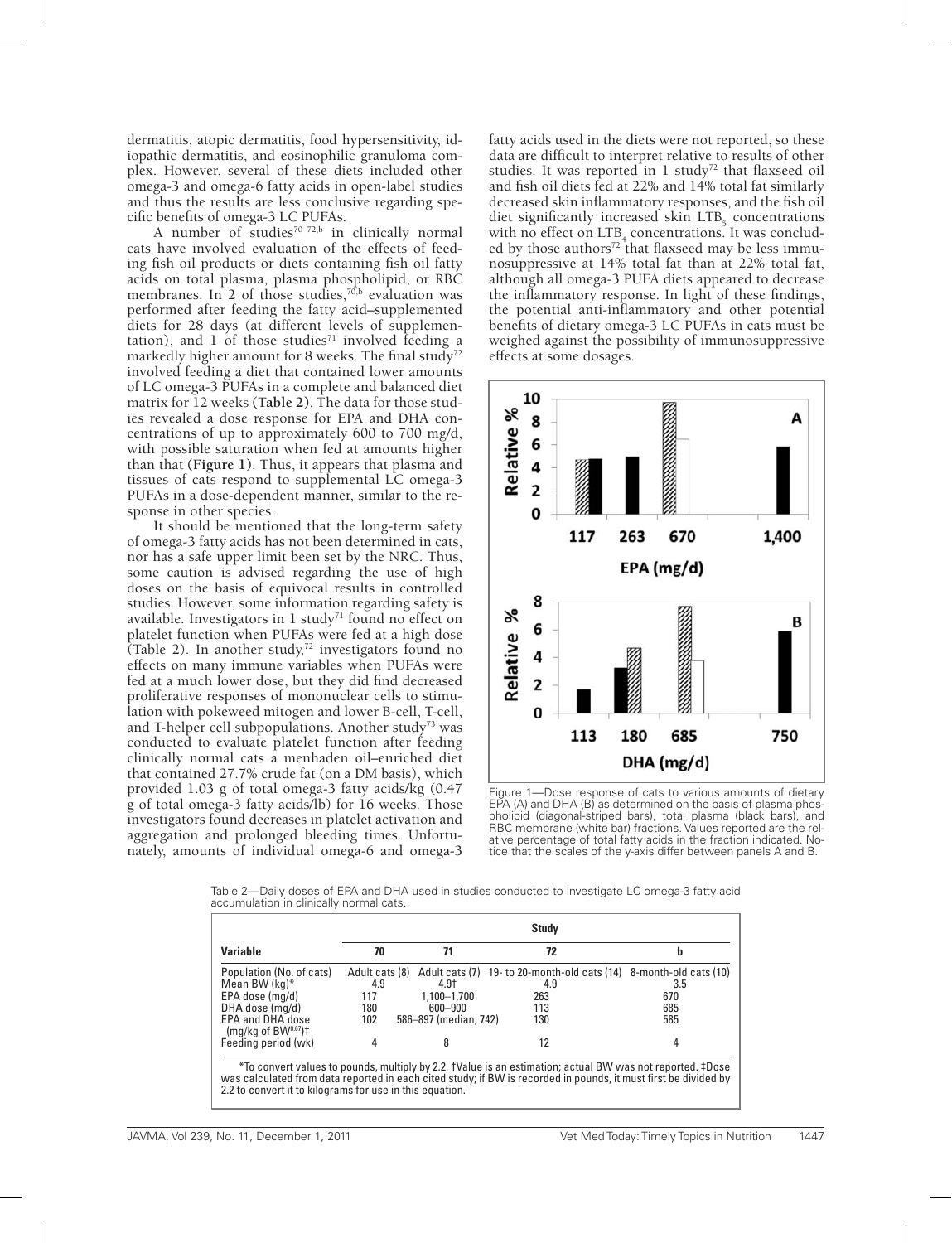Small doses are likely safe for dermatitis-related disorders, given that such low amounts have been used in some open-label studies (Table 2). However, more specific data need to be obtained for cats. Thus, dosages  $> 75$  mg of EPA and DHA/kg of BW<sup>0.67</sup>/d should be used with caution and under veterinary supervision until further evaluations of long-term safety are performed.

#### Emerging Areas for Omega-3 Fatty Acid Treatments in Cats

Renal diseases—A retrospective study<sup>74</sup> was conducted on survival times of 146 cats fed several veterinary therapeutic foods or a control group fed standard foods formulated for cats. Median survival time for cats fed the therapeutic foods was 16 months, compared with 7 months for the control group. The longest survival time was 23 months and was associated with diets that contained the highest amounts of EPA. Despite this finding, there were numerous other differences in the diets (eg, phosphorus and protein content), which prevented investigators from attributing any benefits solely to dietary EPA concentrations.

Effects of omega-3 PUFAs on renal function in  $\alpha$  cats include reductions in renal thromboxane  $A_2$  production, plasma total cholesterol concentrations, and lipoprotein concentrations and moderate decreases of mean blood pressure when the total omega-6–to–total omega-3 ratio decreased from 10:1 to 1:1.<sup>75</sup> Glomerular filtration rate increased in these clinically normal cats, but data were not available for cats with renal disease. It is conceivable that there may be beneficial effects from the use of dietary omega-3 LC PUFAs in the management of CKDs in cats. However, conclusive experimental studies or clinical trials have not yet been conducted.

**DJD and osteoarthritis**—In a randomized, placebo-controlled, blinded, prospective clinical trial in cats with radiographic evidence of DJD, investigators compared effects of a diet high in EPA and DHA that was also supplemented with green-lipped muscle extract (74 mg/1,000 kcal) and glucosamine–chondroitin sulfate (250 mg/1,000 kcal) with effects of a control diet.<sup>76</sup> The omega-3–enriched diet contained 1.88 g of EPA and DHA/1,000 kcal, compared with 0.03 g of EPA and DHA/1,000 kcal in the control diet, and 2.97 g of total omega-3 fatty acids/1,000 kcal, compared with 0.68 g of total omega-3 fatty acids/kcal in the control diet. Outcome measures included assessments of pain relief and improvement in activity. Forty cats (20/dietary group) completed the study. A dose response in enrichment of plasma phospholipid fractions with EPA and DHA was detected in clinically normal cats fed the omega-3– enriched diet. In addition, improvements in objective measures of mobility were detected for cats fed the omega-3–enriched diet. However, clinically relevant serum biochemical values were also detected, which included a decrease in serum alanine transaminase activity and increased lipase activity for cats fed the omega-3– enriched diet and increases in the numbers of monocytes and eosinophils for cats fed the control diet.

Another clinical trial in 47 cats with DJD was conducted in an open-label study<sup>c</sup> in which a therapeutic diet with increased amounts of manganese, methionine, and omega-3 fatty acids was fed. Increased amounts of activity along with improvements in the ability to jump and a reduction in stiffness and lameness were observed for cats fed the therapeutic diet.<sup>c</sup> The same research group also evaluated effects of a similar diet fed to 72 client-owned cats with osteoarthritis for 12 weeks in a randomized, double-blinded, controlled clinical trial.<sup>d</sup> It was found that a significantly higher proportion of cats fed the omega-3–enriched diet had improvements in arthritic conditions within 4 weeks. Those authors concluded that the role of the combined dietary components required further evaluation. Because these results have only been published as abstracts, total EPA and DHA contents of the diets used in these studies $b,c$  are currently not available.

**Cancer**—Because human estrogen receptor–insensitive breast tumor cells have similar histologic characteristics to those of malignant mammary gland tumor cells of cats,<sup>77</sup> comparative studies have provided some insight regarding effects of omega-3 LC PUFAs in these tumor types. For example, cell lines of this tumor type maintained in omega-3–enriched media had significant reductions in activation of MAPK pathway intermediates, increased apoptosis, decreased cell proliferation, and decreased COX-2 pathway inflammatory eicosanoid expression, compared with results for omega-6– enriched media.<sup>e,f</sup> Differences in fatty acid composition of diacylglycerol released from phosphatidyl inositol during lipid-based signal transduction when omega-3 LC PUFAs are fed can differentially affect the MAPK pathway. It has been determined that healthy adult cats fed various diets with different total omega-6–to–total omega-3 ratios (5.1:1 to 0.4:1) had MAPK activation that was ratio dependent.<sup>g</sup> Also, by use of feline mammary glands, a dramatic reduction in MAPK activity along with stasis of tumor cell growth was seen when the diet was changed from a total omega-6–to–total omega-3 ratio of  $16:1$  to < 1:1; MAPK activity was increased to earlier amounts after reintroduction of the diet with the higher ratio.<sup>8</sup> The possibility exists that other MAPK-associated cancers may be similarly treated by use of dietary omega-3 LC PUFAs because gene expression of COX-2 and resultant enhancement of inflammatory mediators, angiogenesis, and tumor cell proliferation are reportedly linked to MAPK activity. 78

**Obesity**—Obesity is associated with oxidative tissue damage and possible effects of inflammatory mediators on WBCs. In 1 study,<sup>79</sup> effects of dietary fatty acids on insulin responsiveness and lipid metabolism were evaluated in lean and obese cats. The enriched diet contained 0.72% EPA and 0.87% DHA, and the control diet contained 0.07% EPA and 0.08% DHA as well as saturated fat. Ad libitum food intake resulted in increased BW and percentage body fat in both groups. Plasma cholesterol, triglyceride, and nonesterified fatty acid concentrations were unaffected by diet. Many of the cats became glucose intolerant when obese and had abnormal insulin secretion and decreased glucose clearance when lean. Total insulin secretion for obese and lean cats fed omega-3 PUFAs did not differ, but values were higher in obese cats fed the saturated fat diet,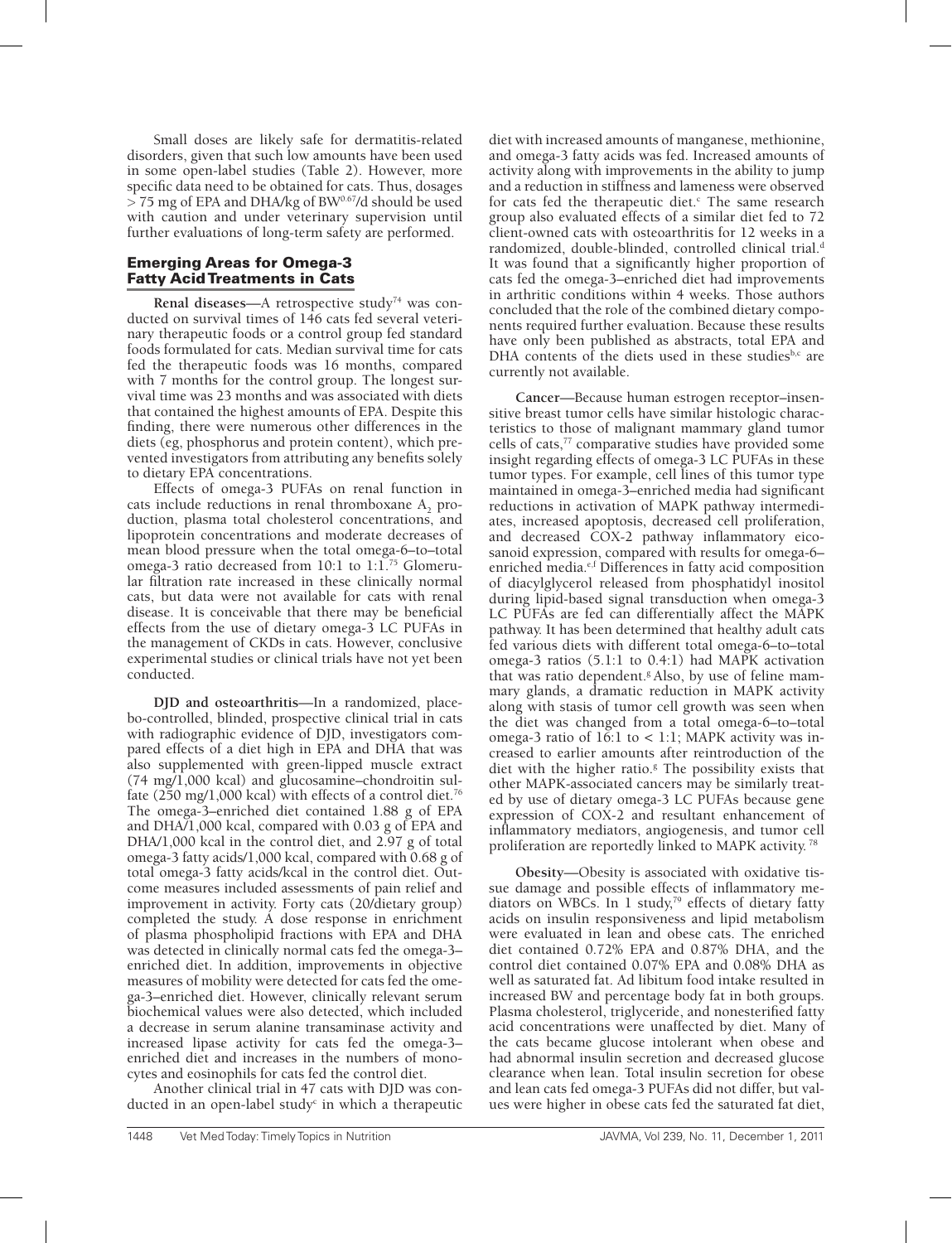compared with values for lean cats fed the saturated fat diet and obese cats fed the diet enriched with omega-3 PUFAs. The cats fed the saturated fat diet also had higher total insulin secretion in the obese state than in the lean state, compared with results for the omega-3 LC PUFA group. A decrease in insulin secretion via feeding of omega-3 LC PUFAs may decrease the risk of development of diabetes mellitus in cats.

#### LC Omega-3 PUFA Dietary Supplementation When Feeding a Diet Already Enriched in These Fatty Acids

Many, but not all, commercial diets are fortified with LC omega-3 fatty acids for health and therapeutic uses. Because fish oil is an approved pet food ingredient, the question arises as to whether additional provision of it may be beneficial in some cases. Generally, a calculation is necessary to determine how much of the omega-3 fatty acids is derived from the diet and whether additional amounts may be provided (within recognized safe limits).

In general, pet foods formulated to include omega-3 fatty acids may contain from 0.03% to 2.5% of these fatty acids (by weight on an as-is basis). When a label claim (ie, guarantee) is made, a minimum analyzed quantity of omega-3 fatty acids will be listed on the pet food label. If no guaranteed amount is indicated, then no information as to omega-3 content will be found on the package label. However, even when an omega-3 amount is listed, it may encompass only 1 or possibly a combination of ALA, EPA, and DHA and perhaps other minor omega-3 fatty acids that may be present in fish oils. Thus, in the absence of a complete analysis, the best advice is to first call the manufacturer and inquire as to the diet composition. Alternatively, the ingredient list should be inspected to help determine the types of omega-3 fatty acids contained in the food. For pet foods that do not have a guaranteed amount of omega-3 fatty acids indicated on the label, the ingredient list is the only source of information, other than contacting the manufacturer. Values for total or individual omega-3 fatty acids are not mandatory information required on pet food labels. For this reason, when they are included, a footnote is added that states, "Not recognized as an essential nutrient by the Association of American Feed Control Officials Dog Food Nutrient Profiles."

Flaxseed, flax meal, or flaxseed oil is often used as a source of ALA. Canola oil, corn oil, and soybean oil or their seed meals also contain some ALA but in lower amounts than for flaxseed oil on a weight basis. The listing of ingredients such as fish oil, salmon oil, and fish meals indicates the presence of LC omega-3 PUFAs. Although dogs can convert some ALA to EPA and DHA, the rates of conversion are typically low<sup>80</sup> and generally do not provide blood concentrations that are obtained by providing the same amount of preformed EPA and DHA in the diet.<sup>81</sup>

A range for total omega-3 fatty acids by weight in many pet foods is 0.03% to 2.5%, the high end of which is found primarily in veterinary therapeutic foods. One commercial food<sup>h</sup> that has been recommended for dogs with osteoarthritis conveniently lists the total omega-3

and ALA amounts as 3.44% and 2.52%, respectively. In this case, the amount of LC omega-3 PUFAs can be estimated by difference as 0.92%, which is equivalent to 9.2 g/kg of food (4.2 g/lb of food). This information, the recommended values for osteoarthritis, and the overall safe upper limit (Table 1) can be used to calculate intake for a 20-kg (44-lb) dog that requires approximately 1,000 kcal of energy daily (ie,  $105 \times kg$  of BW<sup>0.75</sup> =  $105 \times 9.46 = 993$  kcal). At 3,615 kcal/kg of food (1,643) kcal/lb of food), which is listed by the manufacturer, this dog will consume daily 275 g of food that contains 9.2 mg of LC omega-3 PUFAs/kg of food (4.2 mg of LC omega-3 PUFAs/lb of food). Thus,  $(275 \text{ g of food/d}) \times$  $(9.2 \text{ mg of LComega} - 3 \text{ PUFAs/g of food}) = 2,530 \text{ mg}$ of LC omega-3 PUFAs/d. On a metabolic BW basis, this amount is equivalent to 268 mg of LC omega-3 PUFAs/kg of BW $^{0.75}$ . That value was calculated as follows: (2,530 mg of LC omega-3 PUFAs/d)/9.46. Approximately 310 mg of LC omega-3 PUFAs/kg of BW $^{\tilde{0}.\tilde{7}5}$  currently is recommended for osteoarthritis dietary management, and the safe upper limit is 370 mg of LC omega-3 PUFAs/kg of BW $^{0.75}$ . Thus, this diet delivers 268 mg of LC omega-3 PUFAs/metabolic BW, which is close to the recommended amount (ie, 310 mg of LC omega-3 PUFAs/metabolic BW). However, because the safe upper limit is 370 mg of LC omega-3 PUFAs/metabolic BW, an additional supplemental amount between 40 and 100 mg of LC omega-3 PUFAs/metabolic BW can also be used (should it be considered beneficial), and the dietary content of LC omega-3 PUFAs would still remain below the recognized safe upper limit. The appropriate amount of supplemental fatty acid to use can then be selected on the basis of label contents.

# Summary

The use of dietary omega-3 fatty acids as adjunctive treatments for several clinical disorders has been evaluated to a greater extent in dogs than in cats. In dogs, evidence has accumulated regarding beneficial responses with dietary inclusion of omega-3 fatty acids or their provision for inflammatory conditions such as atopy and some renal disorders as well as cardiovascular problems, hyperlipidemias, and osteoarthritis. Emerging areas of investigation include their role in IBD, cancer, cognitive function, and behavior. Less is known about safe amounts for treating disorders in cats, although prudent recommendations for dogs and cats have been included in the present report. In addition, a sample calculation has been described for use in determining the amount of additional LC omega-3 fatty acids to feed when the diet being fed already contains a known or estimated amount of these nutrients. As further studies are conducted and published, refinements in the recommendations for the use of LC omega-3 fatty acids will likely be added to the diverse clinical veterinary applications for these metabolically functional dietary fats.

a. Bougnoux P, Hajjaji N, Baucher MA, et al. Docosahexaenoic acid (DHA) intake during first line chemotherapy improves survival in metastatic breast cancer (abstr). *Proc Am Assoc Cancer Res* 2006;47:5276.

b. McClure MK. *Dietary unsaturated fatty acids on plasma lipids and red blood cell membrane composition in the domestic feline*. MS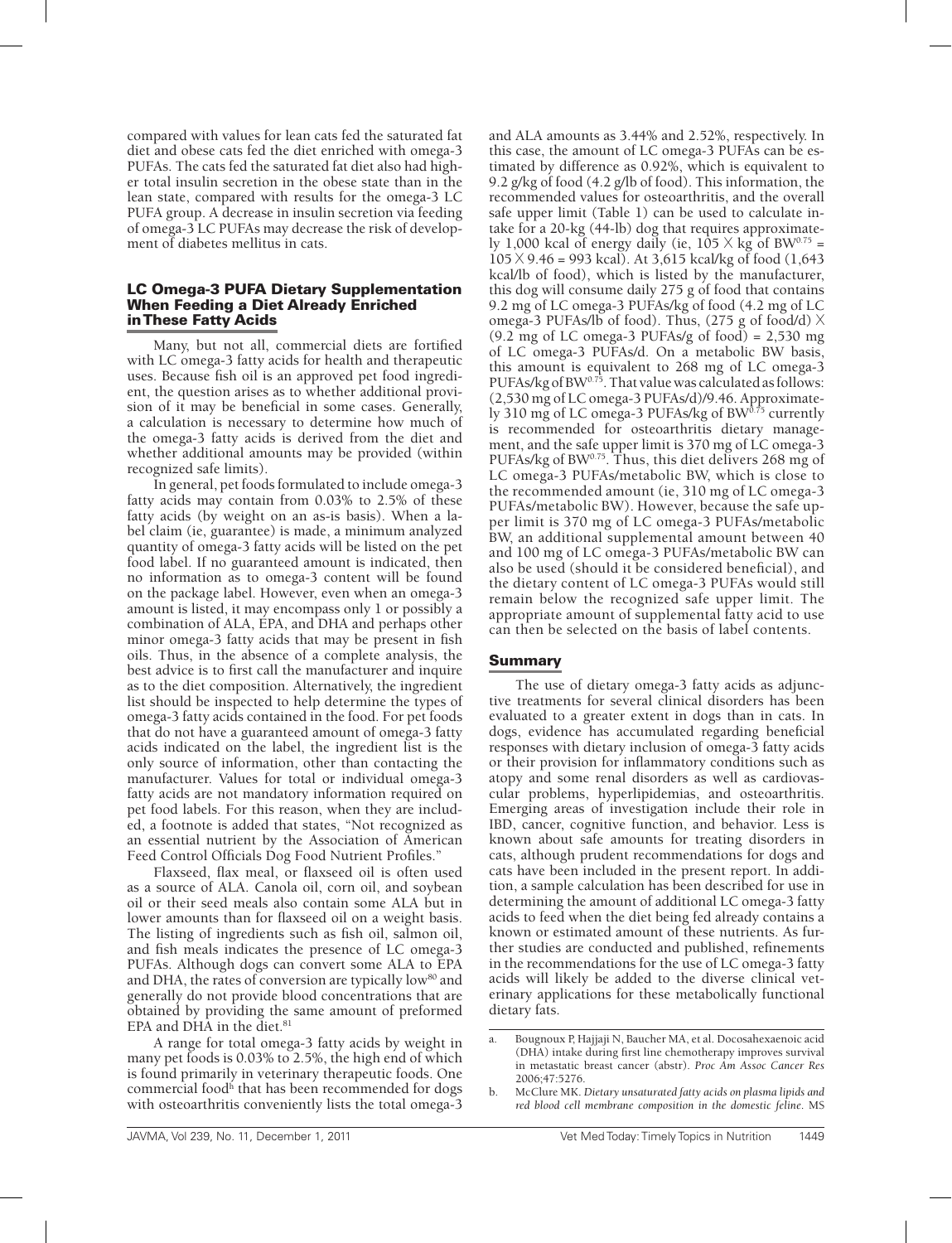thesis, Department of Small Animal Clinical Sciences, College of Veterinary Medicine and Biomedical Sciences, Texas A&M University, College Station, Tex, 2008.

- c. Sparkes A, Debraekeleer J, Fritsch D, et al. An open-label, prospective study evaluating the response to feeding a veterinary therapeutic diet in cats with degenerative joint disease (abstr). *J Vet Intern Med* 2010;24:771.
- d. Fritsch D, Allen T, Sparkes A, et al. Improvement of clinical signs of osteoarthritis in cats by dietary intervention (abstr). *J Vet Intern Med* 2010;24:771–772.
- e. Phipps BE. Effect of docosahaexanoic and linoleic acids on the proliferation of epidermal growth factor receptor-positive and -negative breast tumor cell lines. In: *Polyunsaturated fatty acids and epidermal growth factor receptor/mitogen-activated protein kinase signal transduction cascade in mammary cancer*. PhD dissertation, Department of Veterinary Medical Sciences, Virginia-Maryland Regional College of Veterinary Medicine, Virginia Polytechnic Institute and State University, Blacksburg, Va, 2004;36–48.
- f. Saker KE, Cowing BE, Huckle WR. Influence of PUFA on immune cell MAPK: a prospective cancer biomarker (abstr), in *Proceedings,* 6th Int Symp Predictive Oncol Interv Strategies 2002;263:123.
- g. Saker KE, Cowing BE, Herbein JH. Influence of PUFA on a prospective cancer biomarker in feline adipose (abstr)**,** in *Proceedings.*  6th Int Symp Predictive Oncol Interv Strategies 2002;263:133.
- h. Hill's Prescription Diet j/d, Hill's Pet Nutrition, Topeka, Kan.

#### References

- 1. Krogh A, Krogh M. A study of the diet and metabolism of Eskimos. *Meddr Grönland* 1914;51:1.
- 2. Heinbecker P. Studies on the metabolism of Eskimos. *J Biol Chem* 1928;80:461–475.
- 3. Bang HO, Dyerberg J, Nielsen AB. Plasma lipid and lipoprotein pattern in Greenlandic west-coast Eskimos. *Lancet* 1971;297:1143–1146.
- 4. Dyerberg J, Bang HO. Dietary fat and thrombosis. *Lancet* 1978;311:152.
- 5. Bang HO, Dyerberg J, Sinclair HM. The composition of the Eskimo food in northwestern Greenland. *Am J Clin Nutr* 1980;33:2657–2661.
- 6. Burr ML, Fehily AM, Gilbert JF, et al. Effects of changes in fat, fish, and fibre intakes on death and myocardial reinfarction: diet and reinfarction trial (DART). *Lancet* 1989;2:757–761.
- 7. DeLorgeril M, Salen P, Martin JL, et al. Mediterranean diet, traditional risk factors, and the rate of cardiovascular complications after myocardial infarction: final report of the Lyon Diet Heart Study. *Circulation* 1999;99:779–785.
- 8. Wang C, Harris WS, Chung MM, et al. Fatty acids from fish or fish-oil supplements, but not linolenic acid, benefit cardiovascular disease outcomes in primary and secondary prevention studies; a systematic review. *Am J Clin Nutr* 2006;83:5–17.
- 9. Sinclair AJ. Long chain polyunsaturated fatty acids in the mammalian brain. *Proc Nutr Soc* 1975;34:287–291.
- 10. Anderson GJ, Connor WE, Corliss JD. Docosahexaenoic acid is the preferred dietary n-3 fatty acid for the development of the brain, retina. *Pediatr Res* 1990;27:89–97.
- 11. Jeffrey BG, Mitchell DC, Gibson RA, et al. n-3 Fatty acid deficiency alters recovery of the rod photoresponse in rhesus monkeys. *Invest Ophthalmol Vis Sci* 2002;43:2806–2814.
- 12. James MJ, Gibson RA, Cleland LG. Dietary polyunsaturated fatty acids and inflammatory mediator production. *Am J Clin Nutr* 2000;71:343S–348S.
- 13. Calder PC. Dietary modification of inflammation with lipids. *Proc Nutr Soc* 2002;61:345–358.
- 14. Lee TH, Hoover RL, Williams JD, et al. Effect of dietary enrichment with eicosapentaenoic and docosahexaenoic acids on in vitro neutrophil and monocyte leukotriene generation and neutrophil function. *N Engl J Med* 1985;312:1217–1224.
- 15. Appel LJ, Miller ER, Seidler AJ, et al. Does supplementation of diet with "fish oil" reduce blood pressure? A meta-analysis of controlled clinical trials. *Arch Intern Med* 1993;153:1429–1438. 16. De Caterina R, Caprioli R, Giannessi D, et al. n-3 fatty acids

reduce proteinuria in patients with chronic glomerular disease. *Kidney Int* 1993;44:843–850.

- 17. Donadio JV Jr, Bergstralh EJ, Offord KP, et al. A controlled trial of fish oil in IgA nephropathy. Mayo Nephrology Collaborative Group. *N Engl J Med* 1994;331:1194–1199.
- 18. Stenson WF, Cort D, Rodgers J, et al. Dietary supplementation with fish oil in ulcerative colitis. *Ann Intern Med* 1992;116:609– 614.
- 19. Belluzzi A, Brignola C, Campieri M, et al. Effect of an enteric-coated fish-oil preparation on relapses in Crohn's disease. *N Engl J Med* 1996;334:1557–1560.
- Simopoulos AP. Essential fatty acids in health and chronic disease. *Am J Clin Nutr* 1999;70(suppl):560S–569S.
- 21. Kris-Etherton PM, Harris WS, Appel LJ. Fish consumption, fish oil, n-3 fatty acids, and cardiovascular disease. *Circulation* 2002;106:2747–2757.
- 22. Logas D, Beale KM, Bauer JE. Potential clinical benefits of dietary supplementation with marine-life oil. *J Am Vet Med Assoc* 1991;199:1631–1636.
- 23. National Research Council. Nutrient requirements and dietary nutrient concentrations. In: *Nutrient requirements of dogs and cats*. Washington, DC: National Academy Press, 2006;359.
- Logas D, Kunkle GA. Double-blinded crossover study with marine oil supplementation containing high dose eicosapentaenoic acid for the treatment of canine pruritic skin disease. *Vet Dermatol* 1994;5:99–104.
- 25. Abba C, Mussa PP, Vercelli A, et al. Essential fatty acids supplementation in different-stage atopic dogs fed on a controlled diet. *J Anim Physiol Anim Nutr (Berl)* 2005;89:203–207.
- 26. Mueller RS, Fieseler KV, Fettman MJ, et al. Effect of omega-3 fatty acid on canine atopic dermatitis. *J Small Anim Pract* 2004;45:293–297.
- 27. Kirby NA, Hester SL, Rees CA, et al. Skin surface lipids and skin and hair coat condition in dogs fed increased total fat diets containing polyunsaturated fatty acids. *J Anim Physiol Anim Nutr (Berl)* 2009;93:505–511.
- 28. Freeman LM, Rush JE, Kehavias JJ, et al. Nutritional alterations and the effect of fish oil supplementation in dogs with heart failure. *J Vet Intern Med* 1998;12:440–448.
- 29. Rush JE, Freeman LM, Brown DJ, et al. Clinical, echocardiographic, and neurohumoral effects of a sodium-restricted diet in dogs with heart failure. *J Vet Intern Med* 2000;14:513–520.
- 30. Endres S, Ghorbani R, Kelley VE. Effect of dietary supplementation with n-3 polyunsaturated fatty acid on the synthesis of interleukin-1 and tumor necrosis factor by mononuclear cells. *N Engl J Med* 1989;320:265–271.
- 31. Meydani SN, Endres S, Woods MM. Oral (n-3) fatty acid supplementation suppresses cytokine production and lymphocyte proliferation. *J Nutr* 1991;121:547–555.
- 32. Freeman LM, Rush JE, Markwell PJ. Effects of dietary modification in dogs with early chronic valvular disease. *J Vet Intern Med* 2006;20:1116–1126.
- 33. Laurent G, Moe G, Hu X, et al. Long chain n-3 polyunsaturated fatty acids reduce atrial vulnerability in a novel canine pacing model. *Cardiovasc Res* 2008;77:89–97.
- 34. Sarrazin J-F, Comeau G, Daleau P, et al. Reduced incidence of vagally induced atrial fibrillation and expression levels of connexins by n-3 polyunsaturated fatty acids in dogs. *J Am Coll Cardiol* 2007;50:1505–1512.
- 35. Oskarsson HJ, Godwin J, Gunnar RM, et al. Dietary fish oil supplementation reduces myocardial infarct size in a canine model of ischemia and reperfusion. *J Am Coll Cardiol* 1993;21:1280–1285.
- 36. Smith CE, Freeman LM, Rush JE, et al. Omega-3 fatty acids in boxer dogs with arrhythmogenic right ventricular cardiomyopathy. *J Vet Intern Med* 2007;21:265–273.
- 37. Freeman LM, Rush JE. Cardiovascular diseases: nutritional modulation. In: Pibot P, Biourge V, Elliott D, eds. *Encyclopedia of canine clinical nutrition*. Aimargues, France: Aniwa SAS-Royal Canin, 2006;316–341.
- 38. Brown SA, Brown CA, Crowell WA, et al. Beneficial effects of chronic administration of dietary omega-3 polyunsaturated fatty acids in dogs with renal insufficiency. *J Clin Lab Med* 1998;131:447–455.
- 39. Brown SA, Brown CA, Crowell WA, et al. Effects of dietary poly-